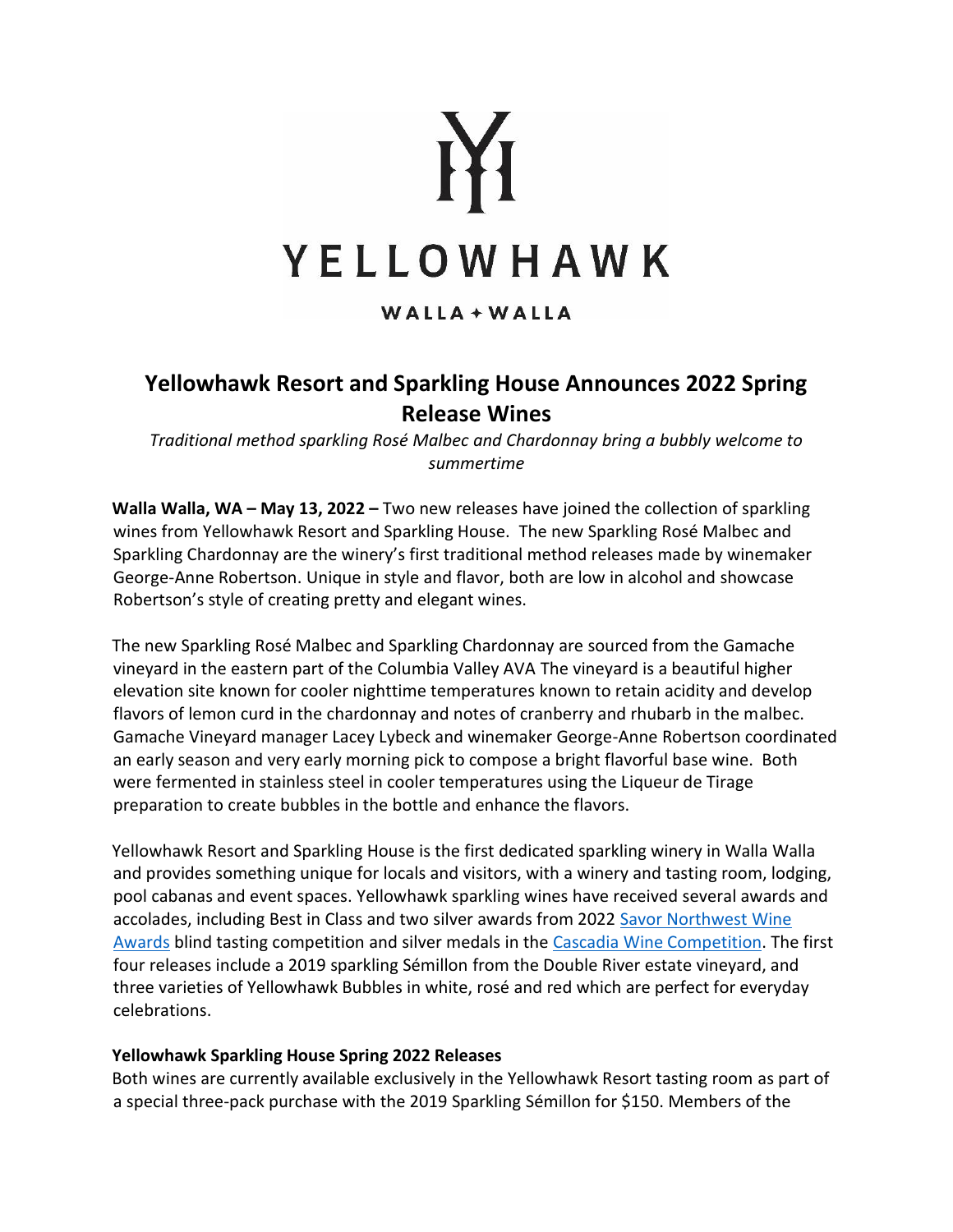[Revelers Club](https://www.fireandvinehospitality.com/revelers/) program receive discounts and reward dollars when purchasing Yellowhawk wines.

## **Yellowhawk Sparkling Rosé Malbec**

- Stainless steel fermentation
- Seven months on the lees
- Gamache Vineyard Columbia Valley AVA
- Brut Natural dosage
- Alcohol 10.5%
- Case Production 1400

"This wine is the perfect welcome to summer with low alcohol content and aromas of strawberry shortcake. Your palette will get a kick out of this mouthful of rounded bubbles with flavors of fresh berries and flaky fruity hand pies with a hint of vanilla cream on the finish," says winemaker George-Anne Robertson.

### **Yellowhawk Sparkling Chardonnay**

- Stainless steel fermentation
- Seven months on the lees
- Gamache Vineyard Columbia Valley AVA
- 5g/L dosage
- Alcohol 10%
- Case Production 740

"The Sparkling Chardonnay is youthful and energetic as it greets you with an aroma of lemon olive oil cake batter. Traditional chardonnay flavors like earthy mushroom and dust flavors arrive on the mid palette and then finish with a taste of tart crab apple jelly," says Robertson.

### **About Yellowhawk Resort**

[Yellowhawk Resort](https://yellowhawkresort.com/) is an 84-acre hillside retreat on Walla Walla's south side. The resort features a sparkling winery and tasting room with farm-to-table dining, swimming pool and cabanas, lodging and event space for weddings, reunions, and corporate retreats. As you enter the gate and wind up the hill to the estate house, the elevated setting provides a sweeping outlook on the fields of wheat, lush vineyards, and Blue Mountains. The property was purchased in December 2020 by Pacific Northwest hospitality leaders Dan Thiessen, Chad Mackay, Scott Clark, Philip Christofides, Paul Mackay and Jeff Davis and is part of the Revelers Club loyalty program. The sparkling wine program is led by winemaker George-Anne Robertson.

Winemaker George-Anne Robertson is the former estate director of Walla Walla Vintners and a graduate of the Institute for Enology and Viticulture at Walla Walla Community College. She had planned to move to Japan and become the sparkling winemaker for Fuji-San when the Covid pandemic began. While she was contemplating whether she would be able eventually